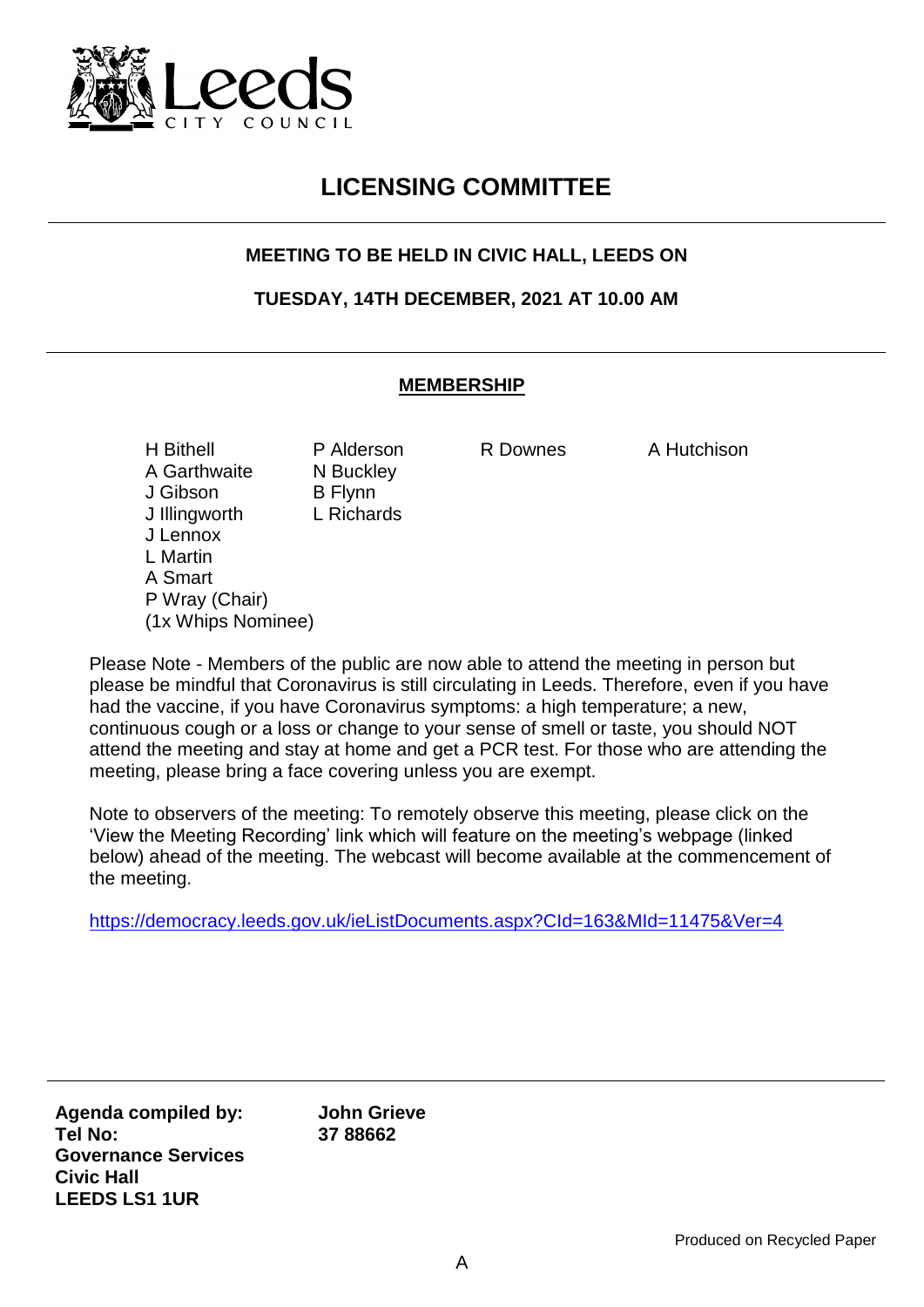## **A G E N D A**

| <b>Item</b><br><b>No</b> | <b>Ward/Equal</b><br><b>Opportunities</b> | <b>Item Not</b><br>Open |                                                                                                                                                                                                                                                                                                                                                                                                                                           | Page<br><b>No</b> |
|--------------------------|-------------------------------------------|-------------------------|-------------------------------------------------------------------------------------------------------------------------------------------------------------------------------------------------------------------------------------------------------------------------------------------------------------------------------------------------------------------------------------------------------------------------------------------|-------------------|
| 1                        |                                           |                         | <b>APPEALS AGAINST REFUSAL OF INSPECTION</b><br>OF DOCUMENTS                                                                                                                                                                                                                                                                                                                                                                              |                   |
|                          |                                           |                         | To consider any appeals in accordance with<br>Procedure Rule 15.2 of the Access to Information<br>Procedure Rules (in the event of an Appeal the<br>press and public will be excluded)                                                                                                                                                                                                                                                    |                   |
|                          |                                           |                         | (*In accordance with Procedure Rule 15.2, written<br>notice of an appeal must be received by the Head<br>of Governance Services at least 24 hours before<br>the meeting)                                                                                                                                                                                                                                                                  |                   |
| 2                        |                                           |                         | <b>EXEMPT INFORMATION - POSSIBLE</b><br><b>EXCLUSION OF THE PRESS AND PUBLIC</b>                                                                                                                                                                                                                                                                                                                                                          |                   |
|                          |                                           |                         | 1<br>To highlight reports or appendices which<br>officers have identified as containing exempt<br>information, and where officers consider that<br>the public interest in maintaining the<br>exemption outweighs the public interest in<br>disclosing the information, for the reasons<br>outlined in the report.                                                                                                                         |                   |
|                          |                                           |                         | $\overline{2}$<br>To consider whether or not to accept the<br>officers recommendation in respect of the<br>above information.                                                                                                                                                                                                                                                                                                             |                   |
|                          |                                           |                         | 3<br>If so, to formally pass the following<br>resolution:-                                                                                                                                                                                                                                                                                                                                                                                |                   |
|                          |                                           |                         | <b>RESOLVED</b> – That the press and public be<br>excluded from the meeting during<br>consideration of those parts of the agenda<br>designated as containing exempt<br>information on the grounds that it is likely, in<br>view of the nature of the business to be<br>transacted or the nature of the proceedings,<br>that if members of the press and public were<br>present there would be disclosure to them of<br>exempt information |                   |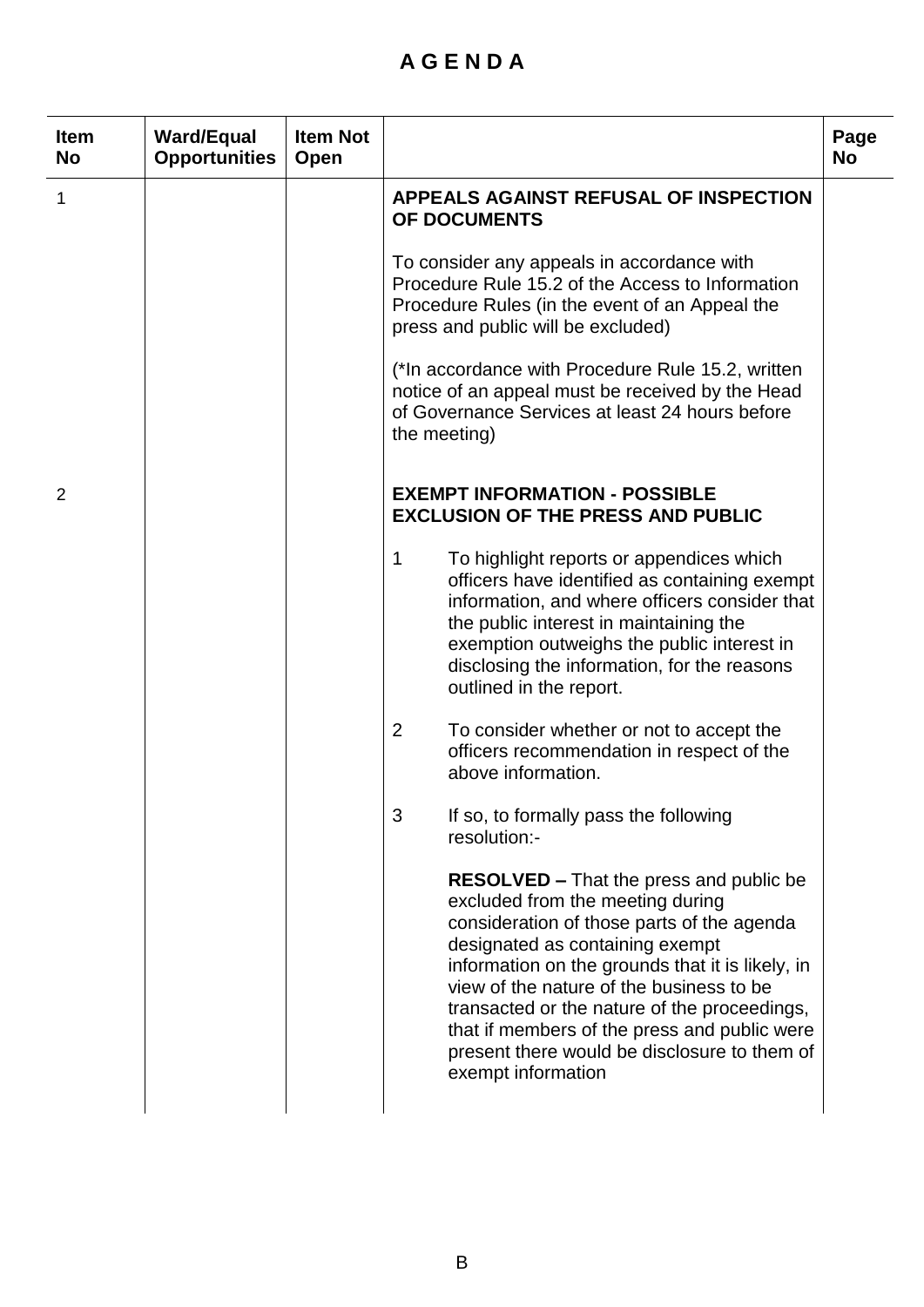| <b>Item</b><br><b>No</b> | <b>Ward/Equal</b><br><b>Opportunities</b> | <b>Item Not</b><br>Open |                                                                                                                                                                                 | Page<br><b>No</b> |
|--------------------------|-------------------------------------------|-------------------------|---------------------------------------------------------------------------------------------------------------------------------------------------------------------------------|-------------------|
| 3                        |                                           |                         | <b>LATE ITEMS</b>                                                                                                                                                               |                   |
|                          |                                           |                         | To identify items which have been admitted to the<br>agenda by the Chair for consideration                                                                                      |                   |
|                          |                                           |                         | (The special circumstances shall be specified in<br>the minutes)                                                                                                                |                   |
| 4                        |                                           |                         | <b>DECLARATION OF INTERESTS</b>                                                                                                                                                 |                   |
|                          |                                           |                         | To disclose or draw attention to any interests in<br>accordance with Leeds City Council's 'Councillor<br>Code of Conduct'.                                                      |                   |
| 5                        |                                           |                         | <b>APOLOGIES FOR ABSENCE</b>                                                                                                                                                    |                   |
|                          |                                           |                         | To receive apologies for absence (If any)                                                                                                                                       |                   |
| 6                        |                                           |                         | <b>MINUTES OF THE PREVIOUS MEETING</b>                                                                                                                                          | $5 - 8$           |
|                          |                                           |                         | To consider and approve the minutes of the last<br>meeting held on 2 <sup>nd</sup> November 2021.                                                                               |                   |
|                          |                                           |                         | (Copy attached)                                                                                                                                                                 |                   |
| 7                        |                                           |                         | <b>MATTERS ARISING FROM THE MINUTES</b>                                                                                                                                         |                   |
|                          |                                           |                         | To consider any matters arising from the minutes.                                                                                                                               |                   |
| 8                        |                                           |                         | <b>TAXI &amp; PRIVATE HIRE LICENSING - A SINGLE</b><br><b>LICENSING POLICY</b>                                                                                                  | $9 - 56$          |
|                          |                                           |                         | To consider a report by the Chief Officer, Elections<br>and Regulatory which seeks approval to the<br>introduction of a new Taxi and Private Hire<br>Licensing Policy document. |                   |
|                          |                                           |                         | (Report attached)                                                                                                                                                               |                   |